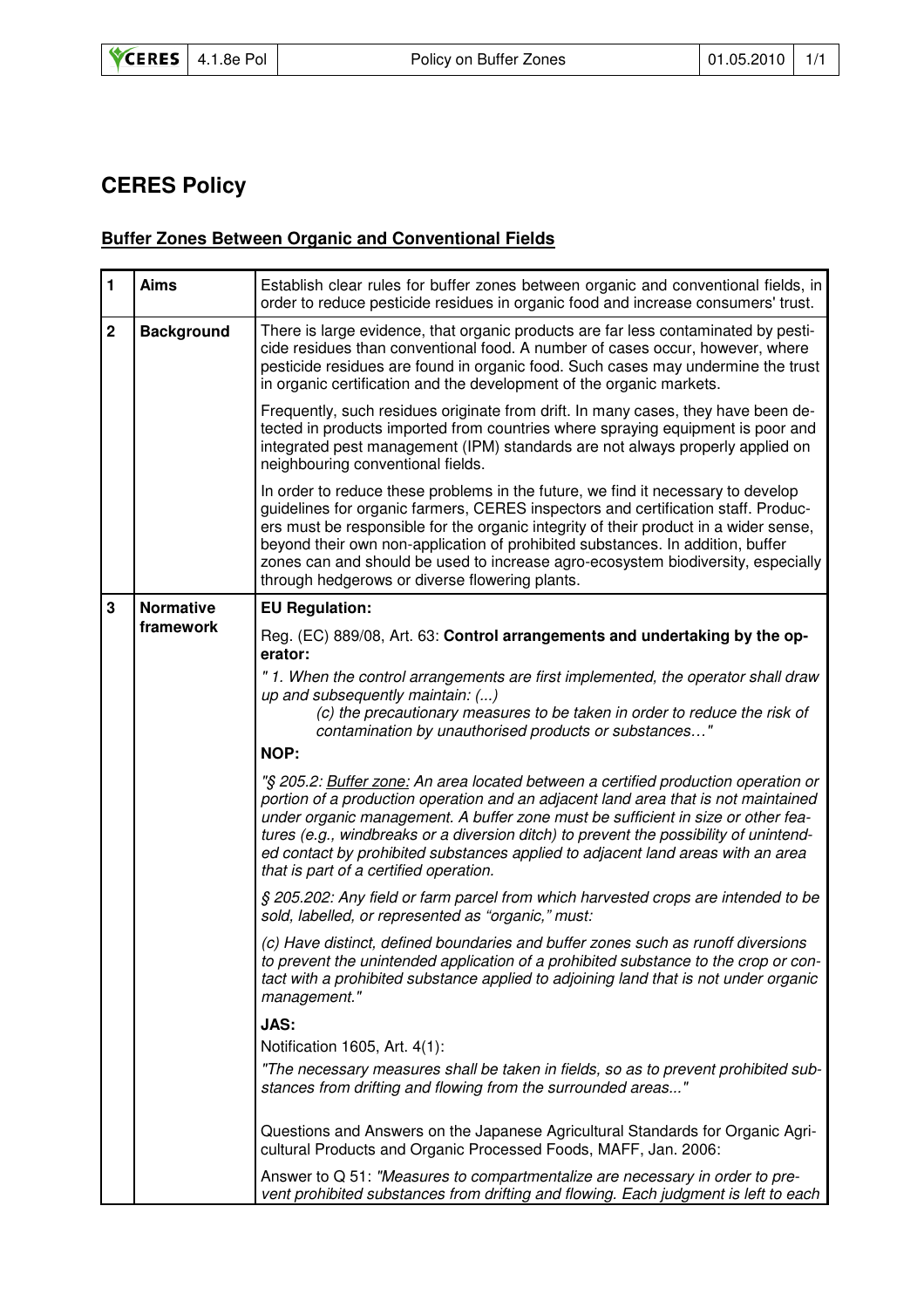|                         |                                                                                                                                                                                                                                                                                                                                                           | registered certifying body, because situations differ depending on field conditions.<br>Criteria include: providing a distance between organic and conventional fields; di-<br>viding fields by roads; establishing windbreak nets, maintaining a buffer zone by<br>cultivating crops at the boundary; maintaining a boundary to prevent rainwater<br>flowing from conventional fields into the organic field."                                                          |  |  |  |  |
|-------------------------|-----------------------------------------------------------------------------------------------------------------------------------------------------------------------------------------------------------------------------------------------------------------------------------------------------------------------------------------------------------|--------------------------------------------------------------------------------------------------------------------------------------------------------------------------------------------------------------------------------------------------------------------------------------------------------------------------------------------------------------------------------------------------------------------------------------------------------------------------|--|--|--|--|
|                         |                                                                                                                                                                                                                                                                                                                                                           | Answer to Q 53: "Each registered certifying body judges whether or not proper<br>measures are taken to prevent agricultural chemicals from drifting into the fields,<br>given the geographical condition, the wind direction and how aerial spraying is<br>applied. This is true of the fields outside the aerial chemical spraying area becau-<br>se spraying might be applied nearby."                                                                                 |  |  |  |  |
|                         |                                                                                                                                                                                                                                                                                                                                                           | Answer to Q 57: "Influences of drifting or flowing of agricultural chemicals into<br>fields depend on geographical conditions of the fields and weather conditions in<br>the areas. If fields for organic production are confirmed to be affected by drifting or<br>flowing of agricultural chemicals other than those listed on Table 2 of the JAS for<br>organic agricultural products, the products in the relevant fields are not organic<br>agricultural products." |  |  |  |  |
| $\overline{\mathbf{4}}$ | Terms, clarifi-<br>cations, abbre-<br>viations                                                                                                                                                                                                                                                                                                            | Pesticides: all plant protection products not listed in Annex II (EU Regulation),<br>the National List (NOP) or Notification 1605 (JAS).                                                                                                                                                                                                                                                                                                                                 |  |  |  |  |
| 5                       | <b>Policy</b>                                                                                                                                                                                                                                                                                                                                             |                                                                                                                                                                                                                                                                                                                                                                                                                                                                          |  |  |  |  |
| 5.1                     | In which situations buffer zones are required:                                                                                                                                                                                                                                                                                                            |                                                                                                                                                                                                                                                                                                                                                                                                                                                                          |  |  |  |  |
|                         | $\bullet$<br>Where pesticides are sprayed on neighbour fields. Drift risk depends on spraying frequency,<br>type and concentration of pesticides, spraying equipment, wind direction, distance, and vegeta-<br>tion.                                                                                                                                      |                                                                                                                                                                                                                                                                                                                                                                                                                                                                          |  |  |  |  |
|                         | On slopes, when significant amounts of fertilisers or pesticides can be introduced to the organic<br>$\bullet$<br>field through surface runoff.                                                                                                                                                                                                           |                                                                                                                                                                                                                                                                                                                                                                                                                                                                          |  |  |  |  |
|                         | In other situations, buffer zones are usually not necessary. To make it clear: buffer zones need not<br>to be established just because the neighbour field is not certified, or because conventional fertilisers<br>are used on the neighbour field, in case that there is no real risk of pollution.                                                     |                                                                                                                                                                                                                                                                                                                                                                                                                                                                          |  |  |  |  |
|                         | 5.2 What can be used as a buffer zone (in order of preference):                                                                                                                                                                                                                                                                                           |                                                                                                                                                                                                                                                                                                                                                                                                                                                                          |  |  |  |  |
|                         | Hedgerows (if possible with diverse native shrubs and trees)<br>1.                                                                                                                                                                                                                                                                                        |                                                                                                                                                                                                                                                                                                                                                                                                                                                                          |  |  |  |  |
|                         | 2.<br>Flower stripes (if possible with diverse species that flourish during a long period)                                                                                                                                                                                                                                                                |                                                                                                                                                                                                                                                                                                                                                                                                                                                                          |  |  |  |  |
|                         | 3.<br>Spontaneous vegetation or non-food crops, roads or other non-cultivated areas                                                                                                                                                                                                                                                                       |                                                                                                                                                                                                                                                                                                                                                                                                                                                                          |  |  |  |  |
|                         | Food crops other than certified (e.g. cassava on the edge of organic bananas)<br>4.                                                                                                                                                                                                                                                                       |                                                                                                                                                                                                                                                                                                                                                                                                                                                                          |  |  |  |  |
|                         | 5.<br>Certified food crops destined for conventional market. In this case, separate conventional har-<br>vest and sale must be adequately documented.                                                                                                                                                                                                     |                                                                                                                                                                                                                                                                                                                                                                                                                                                                          |  |  |  |  |
|                         | In case of slopes with risk of runoff of pesticide or fertiliser residues (see 5.1), runoff diversions<br>(ditches) have to be established.                                                                                                                                                                                                               |                                                                                                                                                                                                                                                                                                                                                                                                                                                                          |  |  |  |  |
| 5.3                     | Width of buffer zones, according to different drift risks. The following is a general guideline<br>in order to assure, that different operators are treated in a similar way. The concrete meas-<br>ures to be taken in order to comply with the standards quoted above, will be agreed with the<br>operator, taking into account the specific situation. |                                                                                                                                                                                                                                                                                                                                                                                                                                                                          |  |  |  |  |